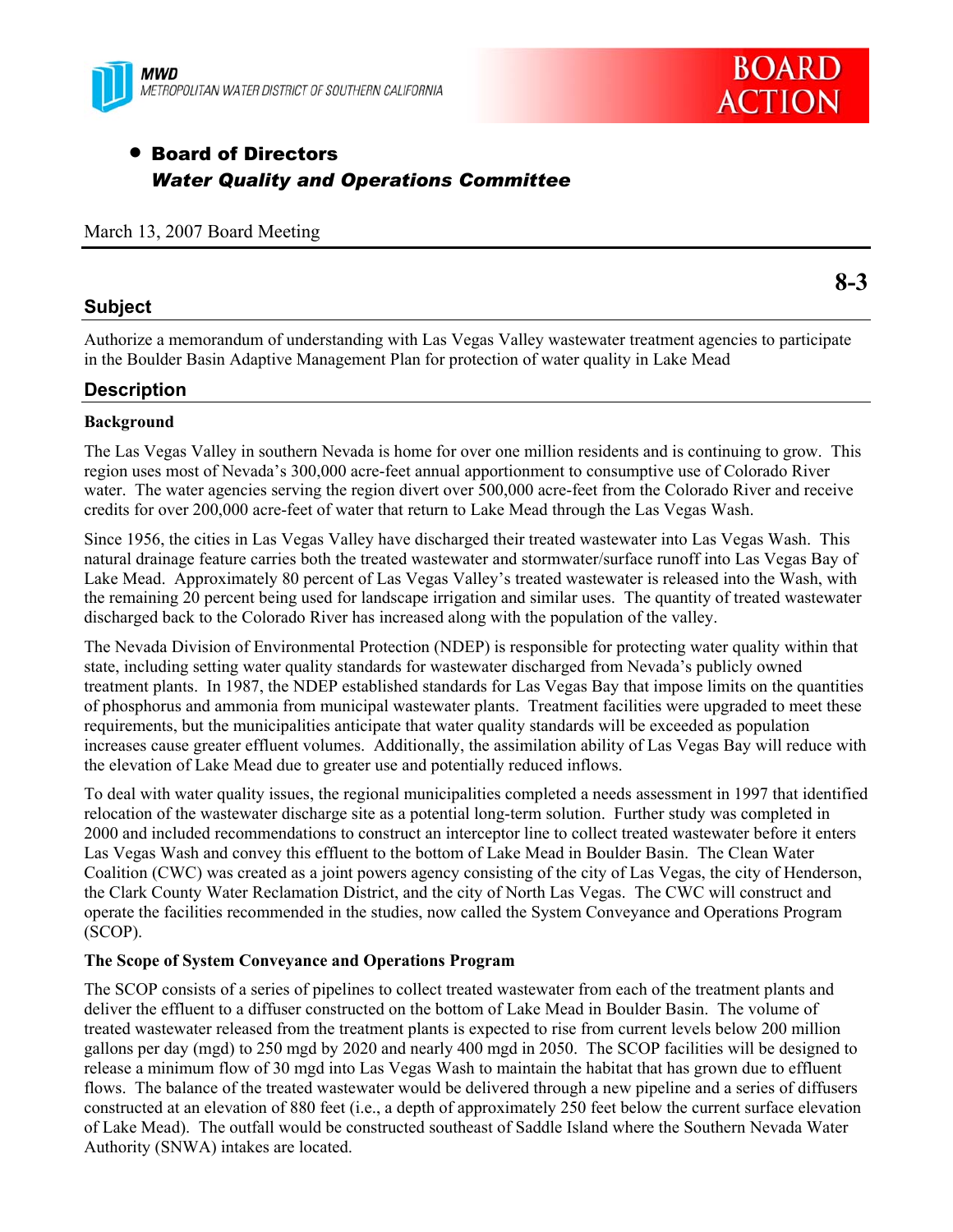In addition to the new effluent release facilities, each of the treatment plants would be operated to optimize their efficiency in removing unwanted constituents. The amount of phosphorus in the wastewater has been a particular concern due to its contribution to algae growth. Phosphorus is an essential nutrient in lakes and its relative absence in Lake Mead protects against algae blooms that create water quality problems. The CWC has committed to limiting the quantity of phosphorus released in effluent to the current limits imposed by NDEP. Furthermore, each of the wastewater agencies must comply with any new regulatory standards imposed by the NDEP for releases from the facilities.

#### **The Boulder Basin Adaptive Management Plan**

The analysis of the effects of the project on water quality must take into account many variables, including future lake levels, the accuracy of models used to calculate water mixing and movement, and results of new research on constituents of concern. As a cooperating agency participating in the environmental review of the project, Metropolitan strongly urged the adoption of an adaptive management plan that would include monitoring of Lake Mead and an action plan to address unexpected circumstances. In the Final Environmental Impact Statement, the federal agencies with approval authority over the project, Bureau of Reclamation (Reclamation) and National Park Service (NPS), have required the inclusion of the Boulder Basin Adaptive Management Plan (Boulder Basin AMP) as part of implementation of the project.

The Boulder Basin AMP establishes water quality monitoring requirements that specify sampling locations and frequency, and identify constituents to be measured. The constituents include not only phosphorus, but also pharmaceuticals and personal care products. This data will be collected, along with other water quality data collected by other programs, into a single data repository.

The results of the monitoring will be used to identify water quality concerns that may arise. These concerns can be addressed through identified actions that include modified operation of the diffusers to reduce or increase mixing, increased treatment to reduce phosphorus levels in the effluent, or increasing the flow of effluent discharged to the Las Vegas Wash instead of Boulder Basin. Other action plans will be developed as necessary to address specific concerns.

A team of representatives from the CWC, SNWA, Reclamation, and NPS will oversee the Boulder Basin AMP. This team will be supported by technical advisory committees that allow input from other federal, state, and local agencies with a stake in the water use and quality of Lake Mead.

# **The CWC-SNWA-Metropolitan Memorandum of Understanding**

Metropolitan has actively participated in the federal environmental review of the SCOP. Although the federal agencies did not concur in Metropolitan's proposal to establish limits on phosphorus levels as a condition of approval, the project was revised to retain the current limit on total phosphorus that is released to Lake Mead. To ensure that water quality concerns continue to be considered and addressed, it is important that Metropolitan retain a voice in the management of the operation of the SCOP facilities and the Boulder Basin AMP.

CWC and SNWA have approved Metropolitan's participation on the technical committee that provides input to the team overseeing the Boulder Basin AMP. To ensure the effectiveness of this role, CWC will make available to Metropolitan the water quality monitoring data collected for the program, as well as other data made available and collected in the data repository. The CWC and SNWA have further agreed to establish direct communication with Metropolitan staff to allow discussion of issues or proposals that Metropolitan may wish to raise outside the context of the formal technical committee. These issues may be raised to the management level at the request of any party.

The approval by CWC and SNWA of Metropolitan's role in the Boulder Basin AMP and creation of direct technical contacts among the agencies would be documented in a memorandum of understanding. The memorandum expressly reserves the rights of Metropolitan to seek enforcement of applicable water quality standards, and Metropolitan may pursue additional regulatory restrictions as appropriate to protect water quality.